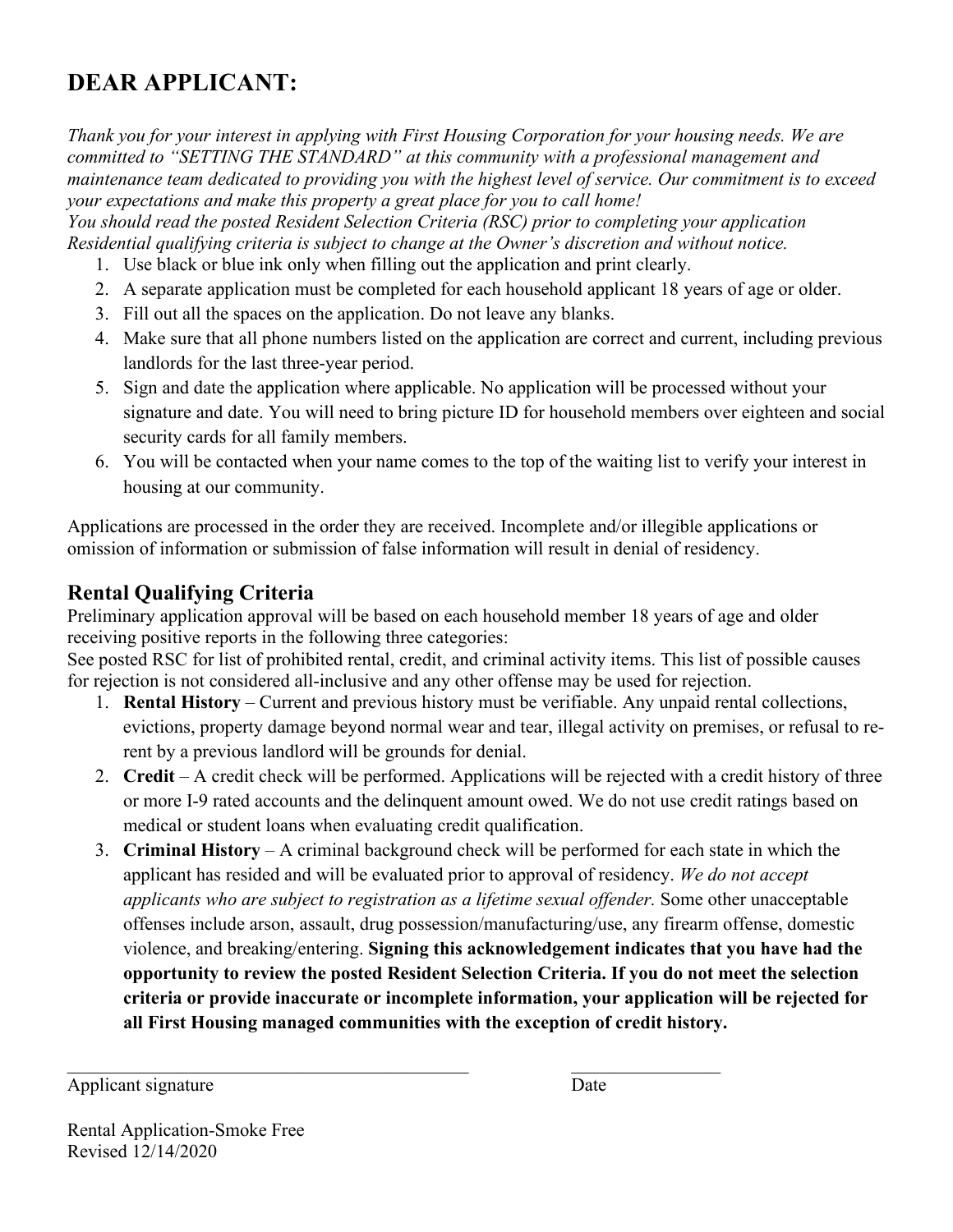| <b>RENTAL</b><br><b>APPLICATION</b>                                                                                                |                                              | <b>ALL CO-APPLICANTS 18 YEARS</b><br>OR OLDER MUST FILL OUT A<br><b>SEPARATE RENTAL</b><br><b>APPLICATION FORM.</b> |         | Signature of Agent                                       |         |                            | Date and Time Rec'd. |
|------------------------------------------------------------------------------------------------------------------------------------|----------------------------------------------|---------------------------------------------------------------------------------------------------------------------|---------|----------------------------------------------------------|---------|----------------------------|----------------------|
| <b>CURRENT ADDRESS</b>                                                                                                             |                                              |                                                                                                                     |         |                                                          |         |                            |                      |
| First<br>Applicant's<br>Name                                                                                                       | Middle Initial                               |                                                                                                                     | Last    |                                                          | Phone ( |                            |                      |
| <b>Street</b>                                                                                                                      |                                              |                                                                                                                     |         | Alternate Phone (                                        |         |                            |                      |
| City                                                                                                                               |                                              |                                                                                                                     |         | <b>State</b>                                             |         | Zip Code                   |                      |
| List Maiden Name and all other Last Names you have used                                                                            |                                              |                                                                                                                     |         |                                                          |         |                            |                      |
| Do you Own?<br>Rent?                                                                                                               | Rent Amount \$                               |                                                                                                                     |         | Driver's License #                                       |         |                            |                      |
|                                                                                                                                    | <b>CURRENT LANDLORD OR MORTGAGE HOLDER</b>   |                                                                                                                     |         |                                                          |         |                            |                      |
| <b>Current Landlord</b><br>or Mortgage Holder                                                                                      |                                              |                                                                                                                     | Phone ( | $\rightarrow$                                            |         | Dates of Occupancy<br>from | to                   |
| <b>Street</b>                                                                                                                      |                                              | City                                                                                                                |         |                                                          |         | <b>State</b>               | Zip                  |
| LIST ADDRESSES & LANDLORDS FOR THE LAST THREE YEARS<br>(IF AT CURRENT ADDRESS LESS THAN 3 YEARS) ATTACH ADDITIONAL PAGES IF NEEDED |                                              |                                                                                                                     |         |                                                          |         |                            |                      |
| Your Prior Address                                                                                                                 |                                              |                                                                                                                     |         |                                                          |         | Rent Amount<br>\$          |                      |
| Name of Landlord                                                                                                                   |                                              |                                                                                                                     | Phone ( |                                                          |         | Dates of Occupancy<br>from | to                   |
| <b>Street</b>                                                                                                                      |                                              | City                                                                                                                |         |                                                          |         | <b>State</b>               | Zip                  |
| Your Prior Address                                                                                                                 | Rent Amount<br>\$                            |                                                                                                                     |         |                                                          |         |                            |                      |
| Name of Landlord                                                                                                                   |                                              |                                                                                                                     | Phone ( |                                                          |         | Date of Occupancy<br>from  | to                   |
| <b>Street</b>                                                                                                                      |                                              | City                                                                                                                | State   |                                                          |         | Zip                        |                      |
| <b>INCOME INFORMATION</b>                                                                                                          |                                              |                                                                                                                     |         |                                                          |         |                            |                      |
| Applicant's Employer<br>Phone (<br>$\lambda$                                                                                       |                                              |                                                                                                                     |         |                                                          |         |                            |                      |
| <b>Street</b>                                                                                                                      |                                              | City                                                                                                                |         |                                                          |         | <b>State</b>               | Zip                  |
| Estimated<br>Annual Income                                                                                                         | List Income Sources<br>Other than Employment |                                                                                                                     |         |                                                          |         |                            |                      |
| LIST ALL PERSONS WHO WILL OCCUPY THE UNIT, INCLUDING YOURSELF                                                                      |                                              |                                                                                                                     |         |                                                          |         |                            |                      |
| Name                                                                                                                               | <b>Date of Birth</b>                         | Soc. Sec#                                                                                                           |         | Family<br><b>Member US</b><br><b>Military</b><br>Veteran |         | <b>Disabled</b>            | Relationship         |
|                                                                                                                                    |                                              |                                                                                                                     |         | $\Box$ Yes $\Box$ No                                     |         | $\Box$ Yes $\Box$ No       | <b>HEAD</b>          |
|                                                                                                                                    |                                              |                                                                                                                     |         | $\overline{\Box}$ No<br>$\Box$ Yes                       |         | $\Box$ Yes $\Box$ No       |                      |
|                                                                                                                                    |                                              |                                                                                                                     |         | $\exists$ Yes<br>$\Box$ No                               |         | $\Box$ Yes $\Box$ No       |                      |
|                                                                                                                                    |                                              |                                                                                                                     |         | $\gamma$<br>$\exists$ No                                 |         | $\exists$ Yes $\Box$ No    |                      |
|                                                                                                                                    |                                              |                                                                                                                     |         | $\Box$ No<br>$\Box$ Yes                                  |         | $\Box$ Yes $\Box$ No       |                      |
|                                                                                                                                    |                                              |                                                                                                                     |         | $\Box$ Yes $\Box$ No                                     |         | $\Box$ Yes $\Box$ No       |                      |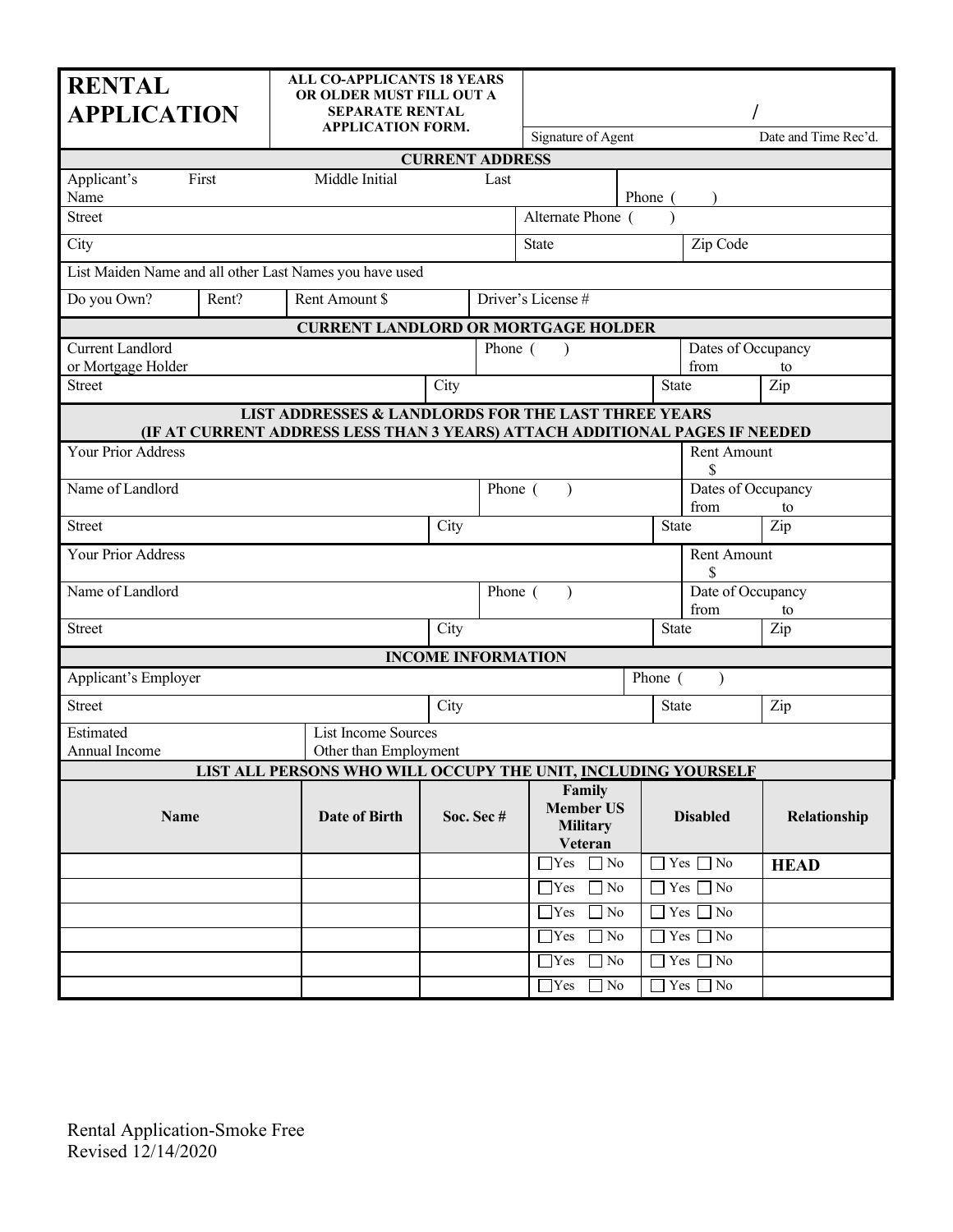| <b>CREDIT REFERENCES</b>                                                                                                                                                                                                               |                        |           |  |
|----------------------------------------------------------------------------------------------------------------------------------------------------------------------------------------------------------------------------------------|------------------------|-----------|--|
| Name                                                                                                                                                                                                                                   | Name                   |           |  |
| Address<br>Address                                                                                                                                                                                                                     |                        |           |  |
| Phone (                                                                                                                                                                                                                                | Phone (                |           |  |
|                                                                                                                                                                                                                                        | PERSONAL REFERENCES    |           |  |
| Name                                                                                                                                                                                                                                   | Name                   |           |  |
| Address                                                                                                                                                                                                                                | Address                |           |  |
| Phone (<br>$\lambda$                                                                                                                                                                                                                   | Phone (                |           |  |
| <b>ADDITIONAL INFORMATION</b>                                                                                                                                                                                                          |                        |           |  |
| Have you ever been convicted of a felony?                                                                                                                                                                                              |                        | No<br>Yes |  |
| Have you been convicted of any drug-related crime?                                                                                                                                                                                     |                        | No<br>Yes |  |
| Have you been convicted of any crime involving fraud or dishonesty?                                                                                                                                                                    |                        | No<br>Yes |  |
| Have you been convicted of any crime involving violence or weapons?                                                                                                                                                                    |                        | No<br>Yes |  |
| Are you currently charged with any of the above criminal activities?                                                                                                                                                                   |                        | No<br>Yes |  |
| are you currently subject to a lifetime registration requirement under a state sex offender registration<br>Yes<br>No<br>program?                                                                                                      |                        |           |  |
| List all states in which you have lived. Include driver's license numbers.                                                                                                                                                             |                        |           |  |
| Are you currently using illegal drugs or any other controlled substance that has not been prescribed for you?                                                                                                                          |                        | Yes<br>No |  |
| Do you know that this property exists as a smoke free campus? This means that smoking is prohibited in<br>the unit, on the balconies and porches and in all indoor and outdoor common areas. This includes the<br>$\Box$ Yes $\Box$ No |                        |           |  |
| parking lot, balconies, sidewalks, hallways, elevators, etc.                                                                                                                                                                           |                        |           |  |
| Do you agree that you, your guests and service providers hired by you will abide by the Smoke Free<br>Policy?<br>Yes<br>No                                                                                                             |                        |           |  |
| Do you understand that failure to comply with Smoke Free policies as described in the House Rules will                                                                                                                                 |                        |           |  |
| result in termination of tenancy (eviction)?                                                                                                                                                                                           | Yes<br>No<br>Yes<br>No |           |  |
| Have you ever been or are you currently being evicted from your residence?<br>Have you been evicted from a federally assisted site for drug-related criminal activity within the past three                                            |                        |           |  |
| years?<br>Yes<br>No                                                                                                                                                                                                                    |                        |           |  |
| Are you a United States citizen, national or have eligible immigration status?                                                                                                                                                         | Yes<br>No              |           |  |
| If you have no Social Security Number, you claim you are exempt because                                                                                                                                                                | ]No<br>Yes             |           |  |
| $\Box$ You are an ineligible non-citizen $\Box$ You were 62 as of 1/31/10 and receiving HUD housing assistance as of 1/31/10<br>N/A                                                                                                    |                        |           |  |
| Yes<br>No<br>Are you a Student?                                                                                                                                                                                                        |                        |           |  |
| Are you currently or have you ever lived in another First Housing Corporation managed development? If<br>"yes," which one?<br>Yes<br>No                                                                                                |                        |           |  |
| Are you displaced due to governmental action or by a presidential declared disaster?                                                                                                                                                   | Yes<br>No              |           |  |
| Are you currently residing in a property where you received a subsidy or housing voucher to assist you in                                                                                                                              |                        |           |  |
| paying your rent?<br>No<br>Yes                                                                                                                                                                                                         |                        |           |  |
| What size unit are you requesting? Check One:<br>2 Bedroom<br>4 Bedroom [<br>1 Bedroom (elderly) $\Box$ 2 Bedroom (elderly)<br>1 Bedroom<br>3 Bedroom                                                                                  |                        |           |  |
|                                                                                                                                                                                                                                        |                        |           |  |

**THE UNDERSIGNED FURTHER REPRESENTS AND WARRANTS THAT ALL STATEMENTS MADE ARE TRUE AND AGREES THAT IF ANY INFORMATION IS FOUND TO BE FALSE OR MISLEADING, THE APPLICATION CAN BE DENIED AND/OR LEASE TERMINATED AT A LATER DATE. THE UNDERSIGNED ALSO AGREES THAT WE HAVE THE RIGHT TO VERIFY ANY AND ALL INFORMATION GIVEN ABOVE WITH THE APPROPRIATE PERSON/AGENCY, INCLUDING A COMPLETE CREDIT, LANDLORD AND CRIMINAL REPORT**

#### **WE DO NOT ACCEPT CASH. ALL PAYMENTS MUST BE MADE BY CHECK OR MONEY ORDER.**

| $\sim$<br>510r<br>. allire<br>$\mathbf{U}$<br>. .        | Date<br>- U1 |
|----------------------------------------------------------|--------------|
| $\sim$ $\sim$ $\sim$ $\sim$<br>A nr<br>'<br>$\mathbf{A}$ | 10t          |

Rental Application-Smoke Free Revised 12/14/2020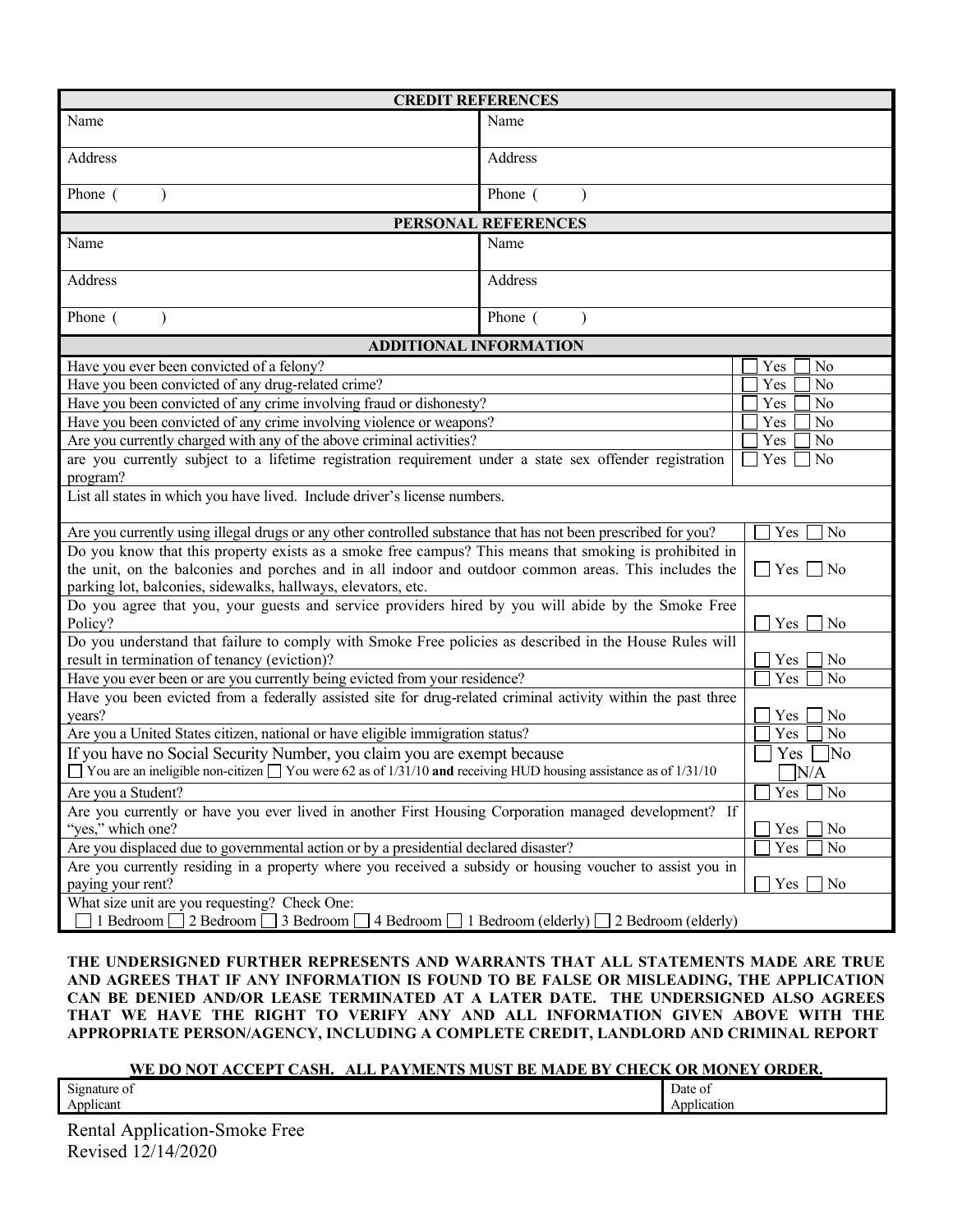#### **FIRST HOUSING CORPORATION MANAGED PROPERTY**

| 1=1 | <b>Equal Housing Opportunity</b><br><b>Equal Opportunity Employer</b> |  |
|-----|-----------------------------------------------------------------------|--|
|     |                                                                       |  |
|     | <b>TTY: 711</b>                                                       |  |

| <b>OFFICE USE ONLY</b>       |                              |  |  |
|------------------------------|------------------------------|--|--|
| Applicant (s) Qualifies For: |                              |  |  |
| Regular Waiting List         |                              |  |  |
| Preference List              |                              |  |  |
| Unit Size Required           |                              |  |  |
| <b>Barrier-Free Unit</b>     |                              |  |  |
| Special Needs Unit           |                              |  |  |
| <b>Application Approved</b>  | $Yes \Box$<br>N <sub>0</sub> |  |  |
| Rejection Letter Sent        |                              |  |  |

#### **OPTIONAL INFORMATION FOR ALL APPLICANTS Reasonable Accommodations or Special Needs**

First Housing Corporation manages this property and has a legal obligation to provide "reasonable accommodations" to applicants if they or any family member have a disability or handicap.

A reasonable accommodation is some modification or change that can be made to the policies, procedures, or services that will assist an otherwise eligible applicant with a disability to have equal access to participate in the program or necessary to afford applicant full enjoyment of the premises. Reasonable modifications are those that would not place an undue financial burden to the apartment complex. Modification requests will be evaluated individually on a case-by-case basis. Reasonable accommodations may include, but are not limited to, adjustments or modifications to buildings, facilities, dwellings, and may also include provision of auxiliary aids, such as readers, interpreters, and materials in accessible formats.

If you believe your housing needs can best be met through a reasonable accommodation, please check below all that applies to your household. A physician or health care provider must document verification of the disability.

| $\Box$ Ground Floor Unit*                                                | $\Box$ Unit for Vision Impaired*                |  |
|--------------------------------------------------------------------------|-------------------------------------------------|--|
| $\Box$ A Barrier-Free Apartment*                                         | $\Box$ Unit for Hearing Impaired*               |  |
| $\Box$ One-Level Unit*                                                   | Bedroom & Bath on First Floor*                  |  |
| $\Box$ Other Modification to Unit*                                       | $\Box$ Live-In Aide*                            |  |
| Assistive Animal**                                                       | Modification to Policy, Procedures or Services* |  |
| Need assistance or help in understanding and completing this application |                                                 |  |

An applicant family that has a member with a disability must still be able to meet the essential obligations of tenancy—they must be able to pay rent, to care for their apartment, to report information to the Manager, avoid disturbing their neighbors, etc.; but there is no requirement that they be able to do these things without assistance.

| -<br>Signature of                                |  | Date of     |
|--------------------------------------------------|--|-------------|
| the contract of the contract of the<br>Applicant |  | Application |
|                                                  |  |             |

**\* Applicant must sign the release of information on the Section 504 Accommodation Verification Form (Form #504-A) prior to submitting to the physician or health care provider.**

**\*\* Applicant must sign the release of information on the Assistive Animal Verification Form (Form #504-B) prior to submitting to the physician or health care provider.**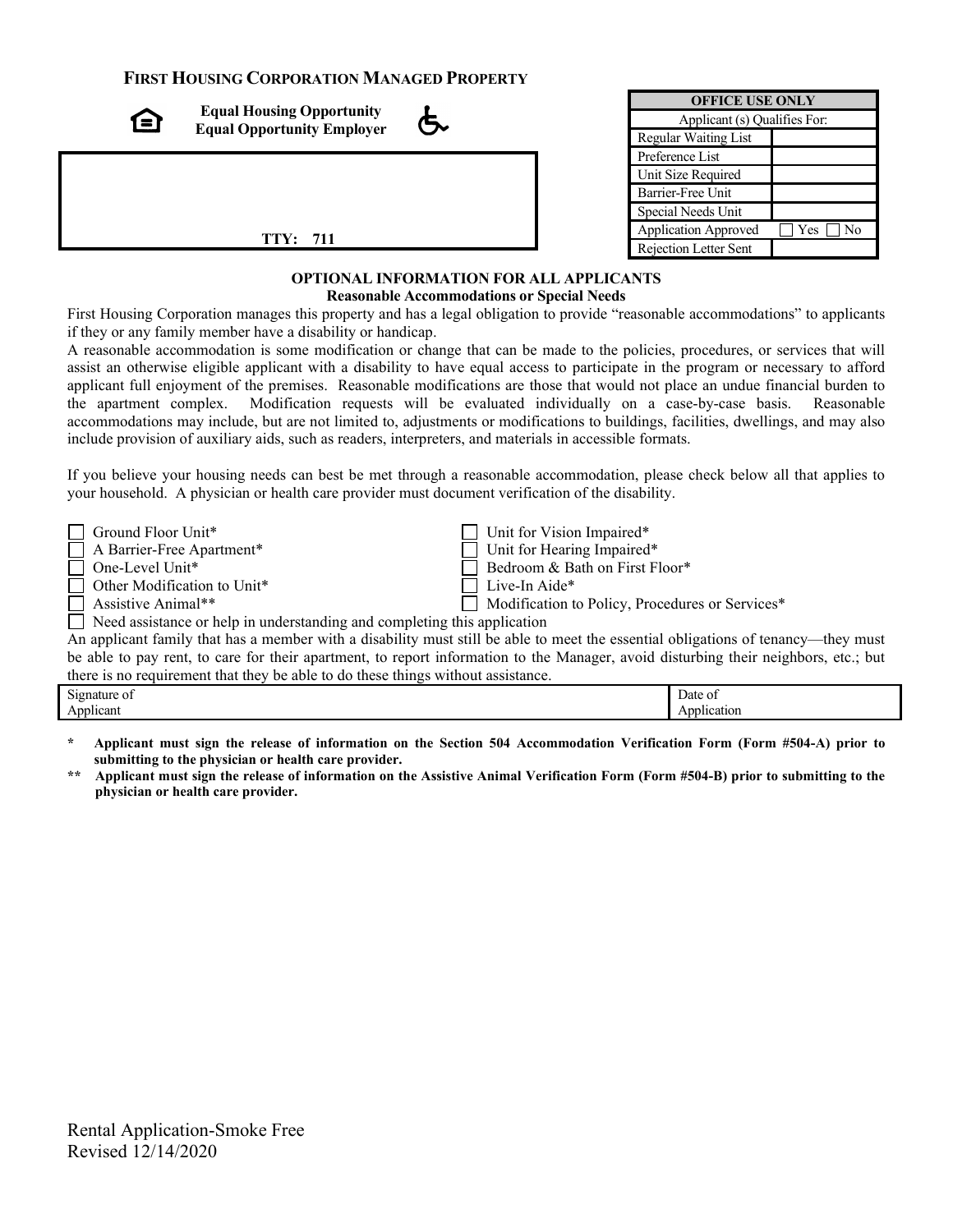### **AGENCY DISCLOSURE**

**First Housing Corporation and its representatives are acting as agents for the Owner and not as agents for the Tenants. This information is provided to all prospective Applicants/Tenants prior to their disclosure of any confidential information.**

**First Housing Corporation has a commitment to protect all collected personal information in a safe and confidential manner. A copy of our Confidentiality Policy is available upon request.**

### **ACKNOWLEDGEMENT**

I (We) acknowledge receiving a copy of the following documents on the date listed below.

- 1. Completed Rental Application;
- 2. Resident Selection Criteria and Waiting List Ranking Policy*;*
- 3. *Resident Rights & Responsibilities* as published by HUD; (revised 03/2018)
- 4. *Is Fraud Worth It?* as published by HUD;
- **5.** Fact Sheet for HUD Assisted Residents—Project Based Section 8**"***How Your Rent is Determined***."**
- 6. *Attachment A -* Supplement To Application For Federally Assisted Housing
- 7. *EIV Brochure*
- 8. *Notice of Occupancy Rights Under VAWA*
- 9. *Certification of Domestic Violence*

If there are any questions concerning the information on these documents, please contact our office so that we may help you.

Applicant's Signature—Head of Household Agent's Signature

Applicant's Signature

Applicant's Signature

Applicant's Signature Date